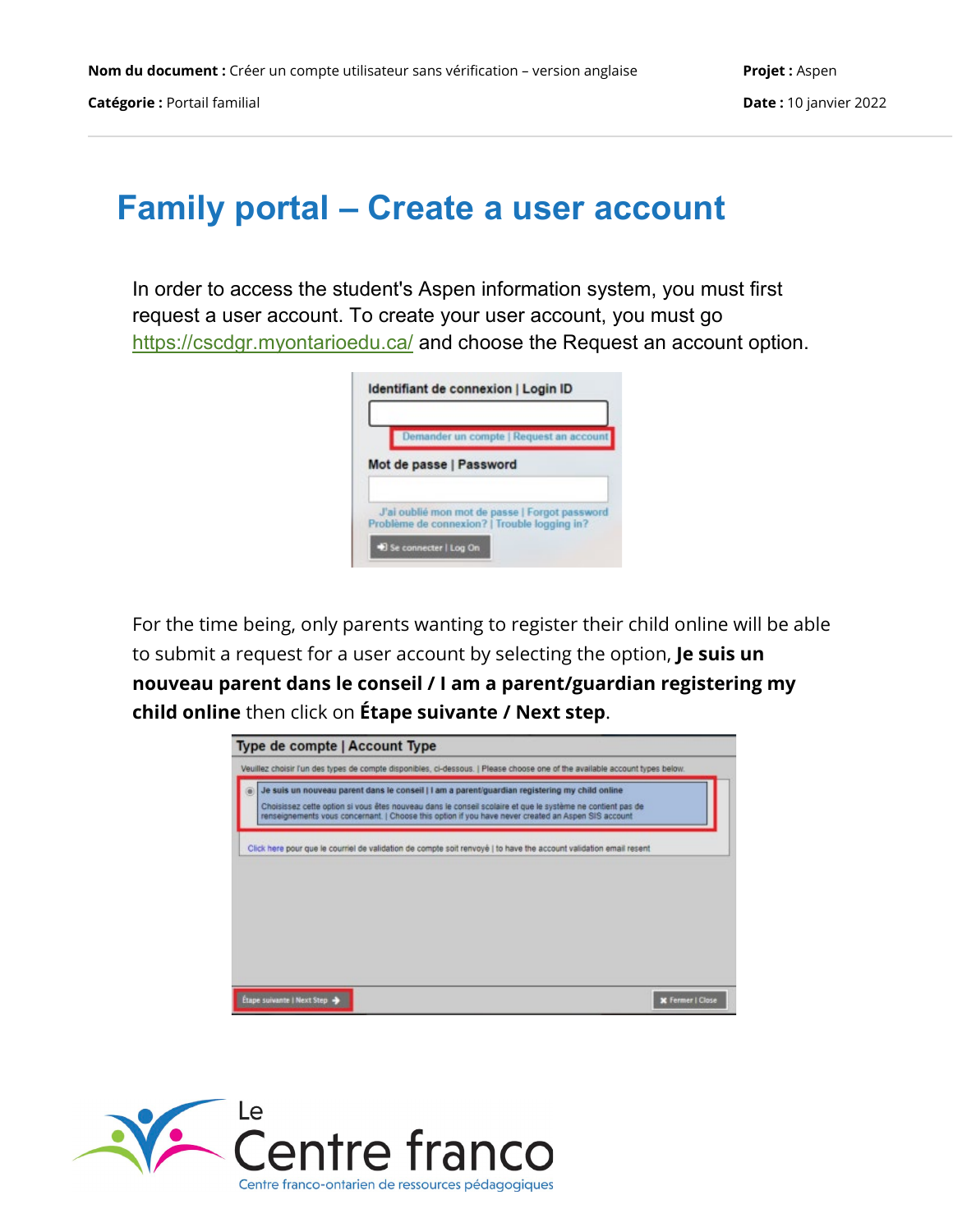Fill in the required fields, these are identified with a red asterisk  $(*)$ , they include the first and last name as well as the main telephone number for the parent or guardian registering the student. Then click on **Étape suivante / Next Step**.

| <b>Renseignements personnels   Create Your Aspen Account</b> |  |                                                                                                                                                                                                                                                                                         |                         |  |  |
|--------------------------------------------------------------|--|-----------------------------------------------------------------------------------------------------------------------------------------------------------------------------------------------------------------------------------------------------------------------------------------|-------------------------|--|--|
| Line 2. City, Province, Postal code, Telephone 1).           |  | Information pour le titulaire du compte (pour un parent ou tuteur, ce sont vos informations, pas celles de votre enfant)   Information for<br>the account holder (for a parent or quardian, this is your information, not your child's) (First name, Last name, Address Line 1, Address |                         |  |  |
| Prénom *<br>Nom de familie *<br>Téléphone 1 *                |  |                                                                                                                                                                                                                                                                                         |                         |  |  |
|                                                              |  |                                                                                                                                                                                                                                                                                         |                         |  |  |
|                                                              |  |                                                                                                                                                                                                                                                                                         |                         |  |  |
|                                                              |  |                                                                                                                                                                                                                                                                                         |                         |  |  |
| Étape précédente   Previous Step                             |  | Étape suivante   Next Step →                                                                                                                                                                                                                                                            | <b>X</b> Fermer   Close |  |  |

Enter the account details; email (and email confirmation), password (and password confirmation), choose a security question and answer (as well as a confirmation of the answer). Then click on **Créer mon compte / Create My Account**. Please note that English questions are presented as well by clicking on the scroll down menu in the security question area.

| Courriel principal *               |                                    |              |                                 |
|------------------------------------|------------------------------------|--------------|---------------------------------|
| Confirmer:<br>Courriel principal * |                                    |              |                                 |
| Mot de passe *                     |                                    |              | <b>Exigences   Requirements</b> |
| Confirmer:<br>Mot de passe *       |                                    |              |                                 |
| Question de sécurité               | Dans quelle ville êtes-vous né(e)? | $\checkmark$ |                                 |
| Réponse de sécurité                |                                    |              |                                 |
| Confirmer:<br>Réponse de sécurité  |                                    |              |                                 |

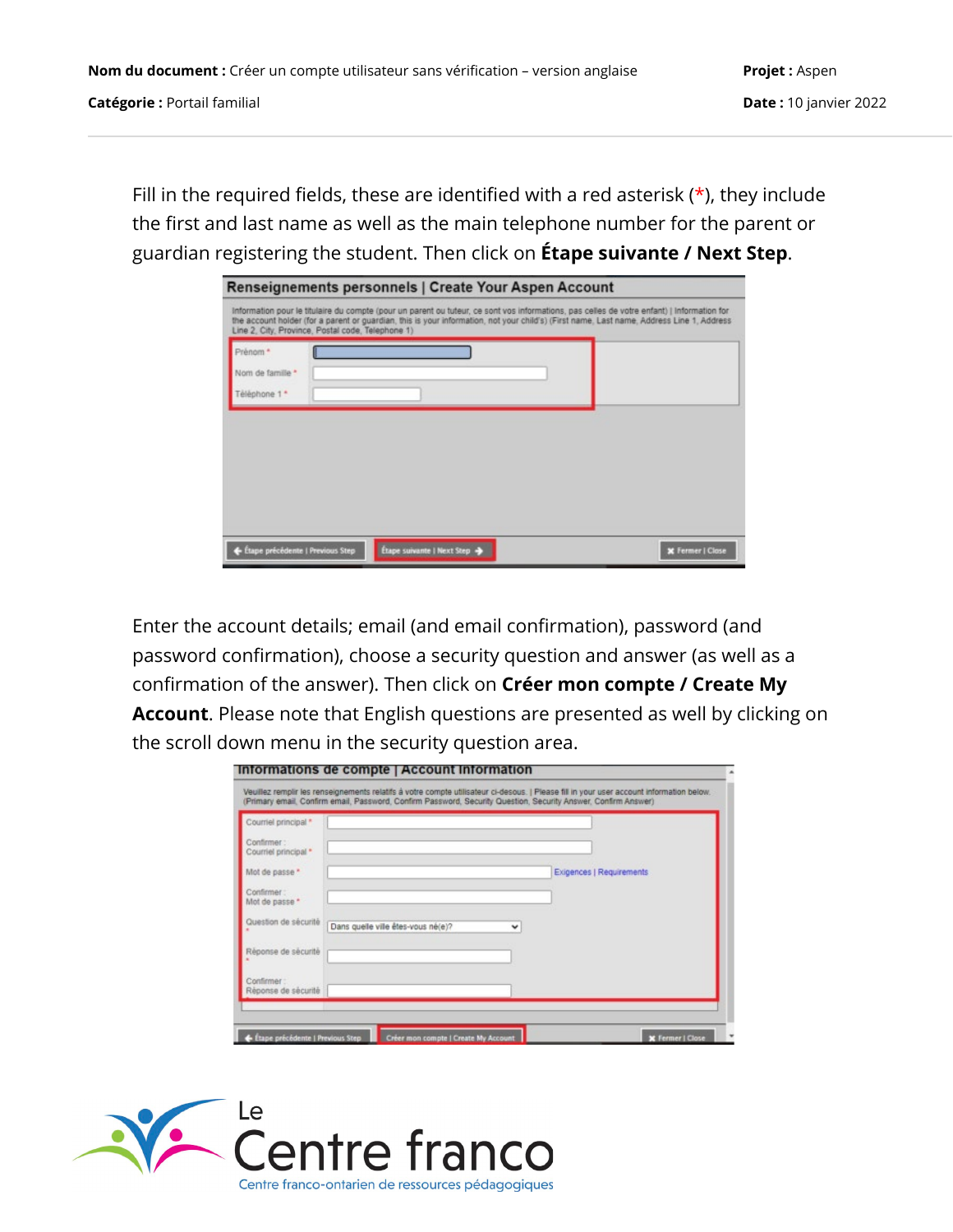A confirmation of request is presented, simply Close and proceed to check your emails.

|                            | ◆ Demande de compte traitée!                                                                                                                                                                                                                                                                                                                               |
|----------------------------|------------------------------------------------------------------------------------------------------------------------------------------------------------------------------------------------------------------------------------------------------------------------------------------------------------------------------------------------------------|
|                            | Prochaine étape<br>Un courriel de vérification sera envoyé à l'adresse spécifiée. Veuillez cliquer sur le lien de confirmation dans le courriel pour<br>vérifier votre adresse. Une fois le processus terminé, votre compte sera activé et vous serez en mesure d'y accéder en<br>utilisant votre adresse courriel et le mot de passe que vous avez entré. |
|                            | Note : Assurez-vous de vérifier vos courriels si vous ne recevez pas le message immédiatement.   ACCOUNT<br>request processed!                                                                                                                                                                                                                             |
| Next step<br>just entered. | A verification email will be sent to the address vou specified. Please click on the confirmation link in the email to verify vour<br>address. Once completed, your account will be activated and you'll be able to login using the email address and password you                                                                                          |
|                            | Note: Be sure to check your spam folder if you don't see the email right away.                                                                                                                                                                                                                                                                             |

An application confirmation email will be sent. Simply click on the link click here to verify your email address.

| Thank you for requesting an Aspen account.                                       |                                                                                                                                             |  |  |  |  |  |  |
|----------------------------------------------------------------------------------|---------------------------------------------------------------------------------------------------------------------------------------------|--|--|--|--|--|--|
|                                                                                  | Your request was submitted using this email address. Please click here to verify your email address and activate your account.              |  |  |  |  |  |  |
| If you didn't request an Aspen account, please click here to cancel the request. |                                                                                                                                             |  |  |  |  |  |  |
| Thank you,<br>Aspen System Administrator                                         |                                                                                                                                             |  |  |  |  |  |  |
|                                                                                  | <b>Validation courriel   Email Validation</b>                                                                                               |  |  |  |  |  |  |
|                                                                                  | <i>V</i> Vérification terminée avec succès   Verification completed successfully!                                                           |  |  |  |  |  |  |
| Upon validation of your email, your                                              | Vous recevrez un autre e-mail lorsque votre compte aura été examiné et activé par un administrateur système.<br>Your account is now active. |  |  |  |  |  |  |
| user account will be automatically                                               |                                                                                                                                             |  |  |  |  |  |  |
| activated. Please ignore the                                                     |                                                                                                                                             |  |  |  |  |  |  |
| message that an administrator will                                               | Identifiant de connexion   Login ID                                                                                                         |  |  |  |  |  |  |
| verify your account settings. It is                                              |                                                                                                                                             |  |  |  |  |  |  |
| now possible to access your                                                      | <b>X</b> Fermer   Close<br>Demander un compte   Request an account                                                                          |  |  |  |  |  |  |
| account.                                                                         | Mot de passe   Password                                                                                                                     |  |  |  |  |  |  |
|                                                                                  | J'ai oublié mon mot de passe   Forgot password<br>Problème de connexion?   Trouble logging in?                                              |  |  |  |  |  |  |
|                                                                                  | and the contract of the contract of the con-                                                                                                |  |  |  |  |  |  |

 $\frac{1}{2}$  Log On  $\frac{1}{2}$